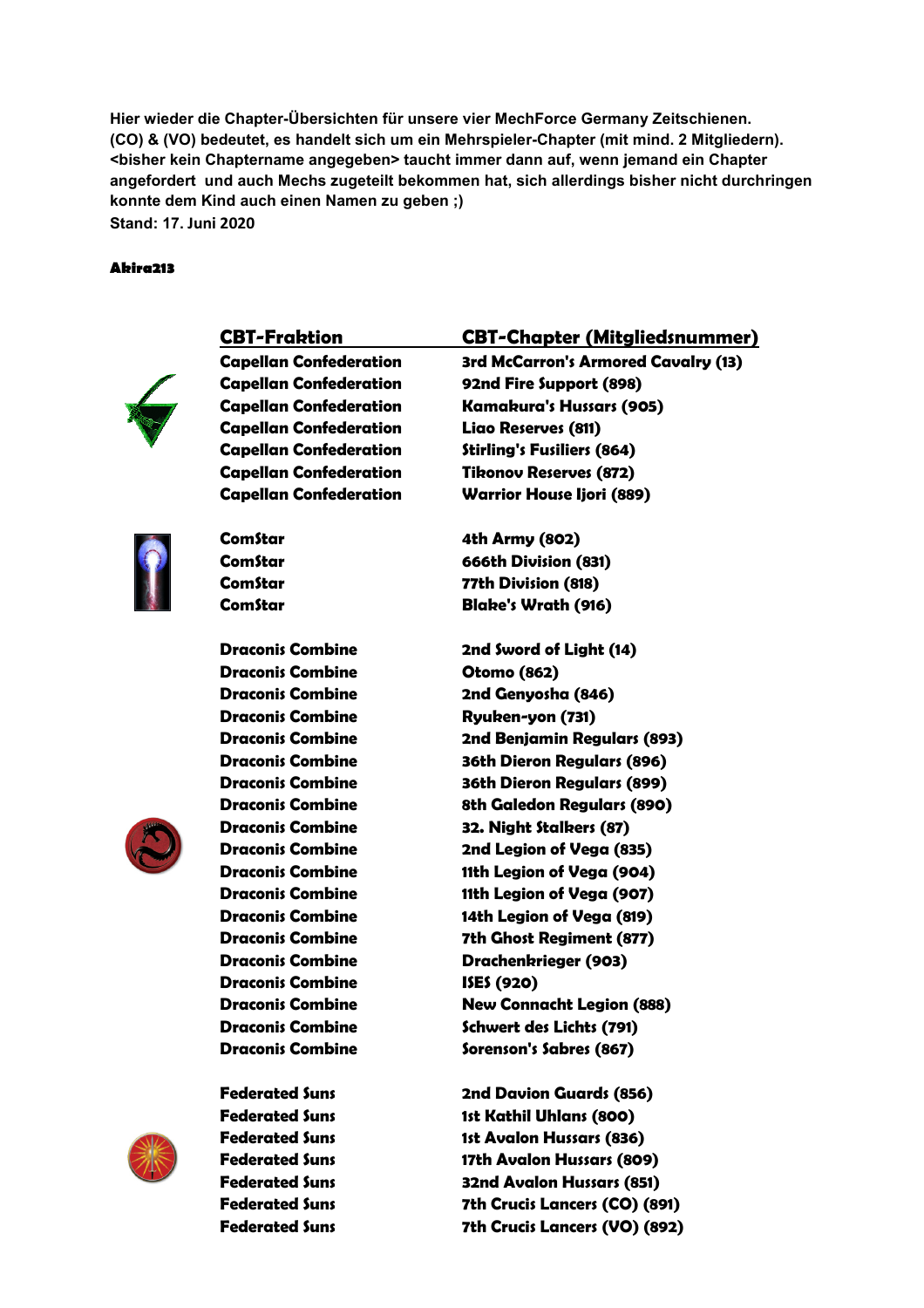

**Federated Suns Federated Suns Federated Suns Federated Suns Federated Suns Federated Suns Federated Suns**



**Free Rasalhague Republic Free Rasalhague Republic Free Rasalhague Republic**



**Free Worlds League Free Worlds League Free Worlds League Free Worlds League Free Worlds League**

**Gray Death Legion Gray Death Legion Gray Death Legion**



 **Kell Hounds Kell Hounds**

> **Lyran Commonwealth Lyran Commonwealth Lyran Commonwealth Lyran Commonwealth Lyran Commonwealth Lyran Commonwealth Lyran Commonwealth Lyran Commonwealth Lyran Commonwealth Lyran Commonwealth Lyran Commonwealth Lyran Commonwealth Lyran Commonwealth Lyran Commonwealth Lyran Commonwealth Lyran Commonwealth Lyran Commonwealt Lyran Commonwealth Lyran Commonwealth Lyran Commonwealth Lyran Commonwealth Lyran Commonwealth Commonwealth Giants (782) Lyran Commonwealth Lyran Commonwealth Lyran Commonwealth**



**9th Crucis Lancers (869) 2nd Kentares Assault Recon (895) 2nd Kyle's Contractors (922) 3rd Free Trollguts Marauders (894) Suns 5. leichte Mech-Division (808) Division Team Banzai, Alpha Knights (820) <bisher kein Chaptername angegeben> (700)**

> **Günzburg Eagles (821) 7. Freies Tyr Regiment (837) Republic Jormungards Elite (902)**

 **1st Fusiliers of Oriente (827) 2nd Knights of the Inner Sphere (859) League 2nd Oriente Hussars (747) 6th Regulan Hussars (876) 7th Free Worlds Guard (909)**

**Legion Gray Death Legion (868) Legion Gray Death Legion (918) Legion Dash Losser of N64 (906)** 

**Kell Hounds (790) Kell Hounds (887)** 

**Commonwealth 3rd Lyran Guards (914) 3rd Lyran Guards (CO) (911) 3rd Lyran Guards (VO) (912) Sth Lyran Guards (828) 6th Lyran Guards (871) 10th Lyran Guards (900) 11th Lyran Guards (558) 26th Lyran Guards (719) 32nd Lyran Guards (919) Commonwealth 44th Lyran Guards (881) 4th Donegal Guards (812) 12th Donegal Guards (915) 20th Arcturan Guards (882) 13th Skye Ranger (794) Commonwealth 1st Lyran Regulars (923) 4th Lyran Regulars (786) 8th Lyran Regulars (815) Commonwealth 1. Hofgarde (860) 2. Lyranische Dragoner (843) Amen & Attack (771) Deadly Princess (897) Narhal's Raiders (850) The Hacksters (839) <bisher kein Chaptername angegeben> (810)**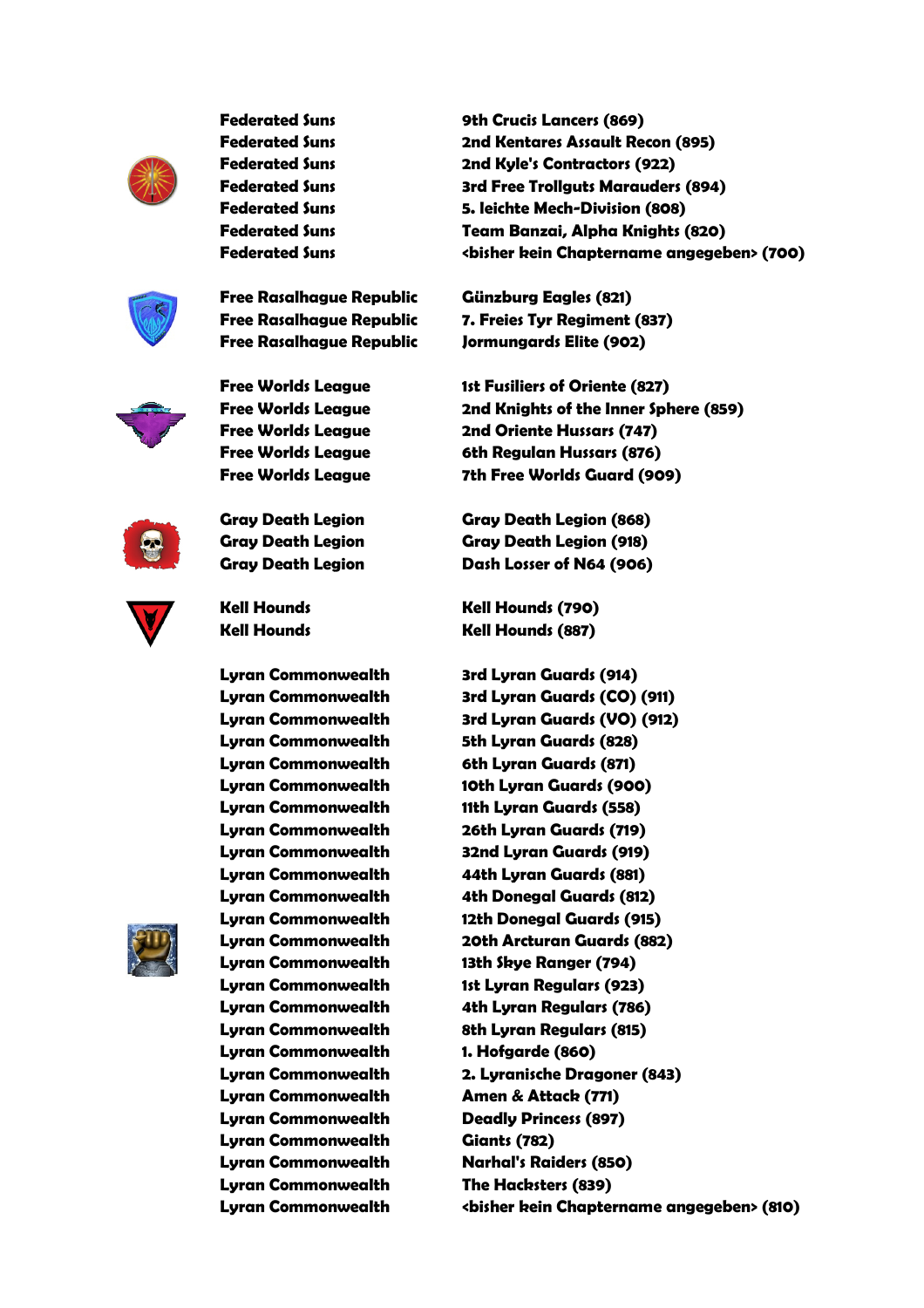

**Magistracy of Canopus**

 **Mercenary Mercenary Mercenary Mercenary Mercenary Mercenary Mercenary Mercenary Mercenary Mercenary Mercenary Mercenary Mercenary Mercenary Mercenary**

 **Mercenary Northwind Highlanders Northwind Highlanders Northwind Highlanders**

**Northwind Highlanders Northwind Highlanders Northwind Highlanders Northwind Highlanders**

 **Periphery**

**St. Ives Compact St. Ives Compact St. Ives Compact**

**Pirates & Bandits**



**Taurian Concordat Taurian Concordat Taurian Concordat**



**Wolf's Dragoons Wolf's Dragoons Wolf's Dragoons Wolf's Dragoons Wolf's Dragoons** **Canopus <derzeit keine Chapter>** 

**Eridani Light Horse (723) 21. Centauri Lancers (842) Team Banzai (789) Waco Rangers (917) Black Thorns (901) 1. Ghostrider Regiment (213) The Irons (744) Arctic Avengers (804) Baker Schwadron (796) Blue's Regulars (873) Bremer Gardejäger (861) Legion Thor (605) Master of Puppets (798) St. Loris Light Guards (797) <bisher kein Chaptername angegeben> (741) <bisher kein Chaptername angegeben> (834)**

 **1st Kearny Highlanders (813) 1st Kearny Highlanders (814) 2nd Kearny Highlanders (849) 2nd Kearny Highlanders (853) Highlanders MacLeod's Regiment (886) Northwind Hussars (874) West Wood Warriors (833)** 

**4th Alliance Air Wing (875)**

**Butte Hold Rangers (913)** 

**Compact 1st St. Ives Lancers (316)**  1st St. Ives Lancers (370) 2nd St. Ives Lancers (788)

**Concordat 1st Taurian Guards (921) 1st Brinton Defenders (908) SK Magdeburg (840)** 

**Alpha Regiment (822) Delta Regiment, Able Batallion (910) Wolfspider Battalion (817) Zeta Bataillon (826) Wolfsbrut (845)**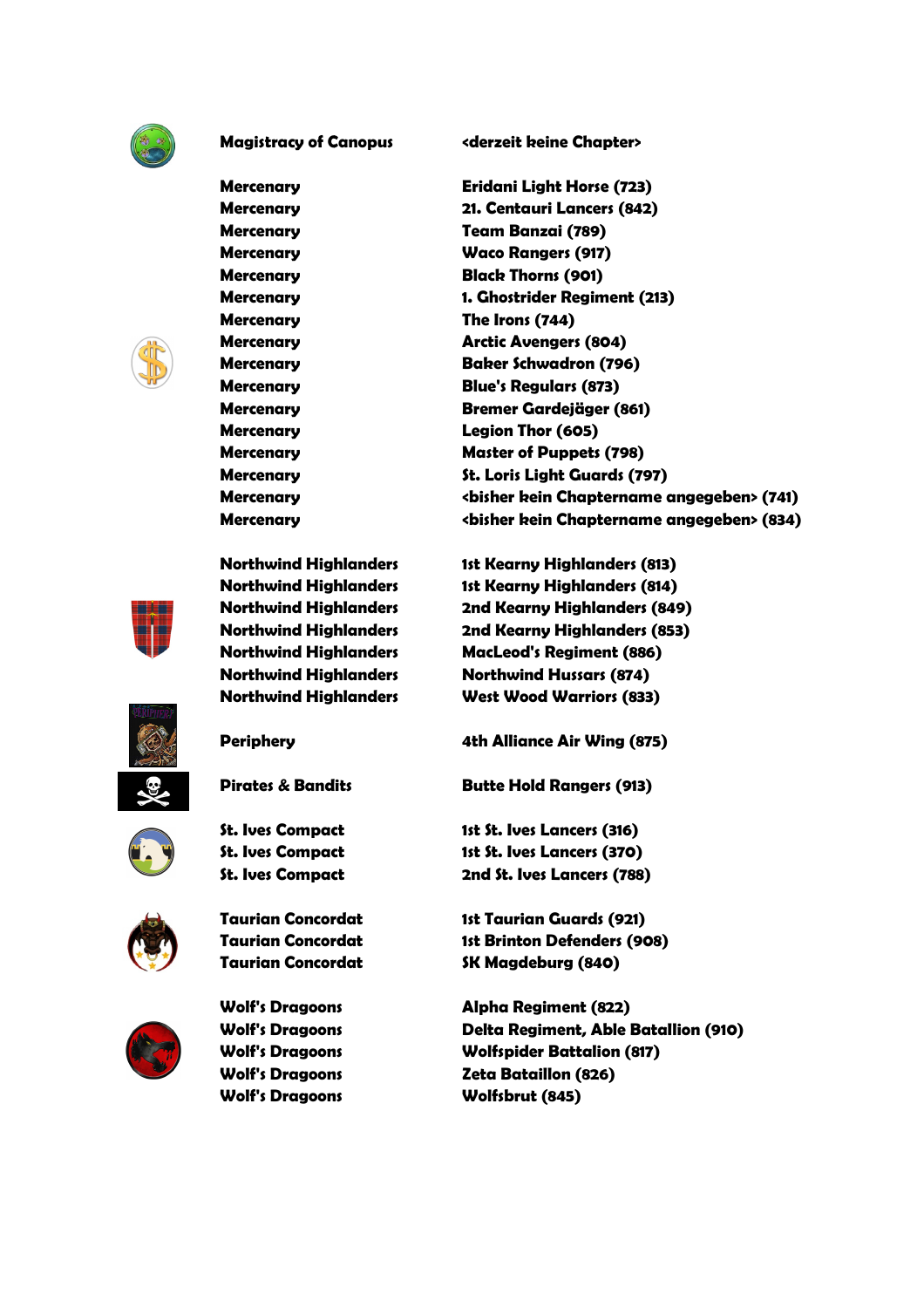# **ISaktuell-Fraktion**



**Capellan Confederation Capellan Confederation Capellan Confederation Capellan Confederation Capellan Confederation Capellan Confederation Capellan Confederation**

 **ComStar ComStar ComStar**



**Draconis Combine Draconis Combine Draconis Combine Draconis Combine Draconis Combine Draconis Combine Draconis Combine Draconis Combine Draconis Combine Draconis Combine Draconis Combine Draconis Combine Draconis Combine**

**Draconis Combine Draconis Combine**

 **Federated Suns Federated Suns Federated Suns Federated Suns Federated Suns Federated Suns Federated Suns Federated Suns Federated Suns Federated Suns Federated Suns**



**Free Rasalhague Republic Free Rasalhague Republic Free Rasalhague Republic Free Rasalhague Republic**



**Free Worlds League Free Worlds League Free Worlds League Free Worlds League**

### **Fraktion ISaktuell-Chapter (Mitgliedsnummer) Mitgliedsnummer)**

**Confederation Warrior House Ijori (811) an Warrior House Kamata (874) Red Lancers (817) 3rd McCarron's Armored Cavalry (13) 92nd Fire Support (898) Confederation Kamakura's Hussars (905)** *SK Magdeburg (827)* 

**4th Army (802) 77th Division (818) Blake's Wrath (916)** 

**Otomo (875)** 1st Genyosha (14) **Combine 2nd Genyosha (846) 1st Proserpina Hussars (806) 36th Dieron Regulars (896) Combine 36th Dieron Regulars (899) 8th Galedon Regulars (890) 2nd Nightstalkers (856) 2nd Legion of Vega (904) 11th Legion of Vega (558) 11th Legion of Vega (907) Sth Ghost Regiment (731) Sorenson's Sabres (867) Combine ISES (920) Schwert des Lichts (791)** 

**s Heavy Guards (826) 1st Kathil Uhlans (800) 9th Crucis Lancers (869) S2nd Avalon Hussars (851) Suns Avalon Hussars (836) Suns Kathil MCM (370) Suns 2nd Kyle's Contractors (922) ontractors Division 5. leichte Mech-Division (808) Archer Avenger (788) Stahl's Verdammte (895) <bisher kein Chaptername angegeben> (700)**

> **Republic 3rd Drakons (815) 7th Drakons (837) Günzburg Eagles (821) Snakebiters (902)**

 **1st Free Worlds Guards (42) 1st Free Worlds Guards (819) 6th Oriente Hussars (831) 6th Regulan Hussars (876)**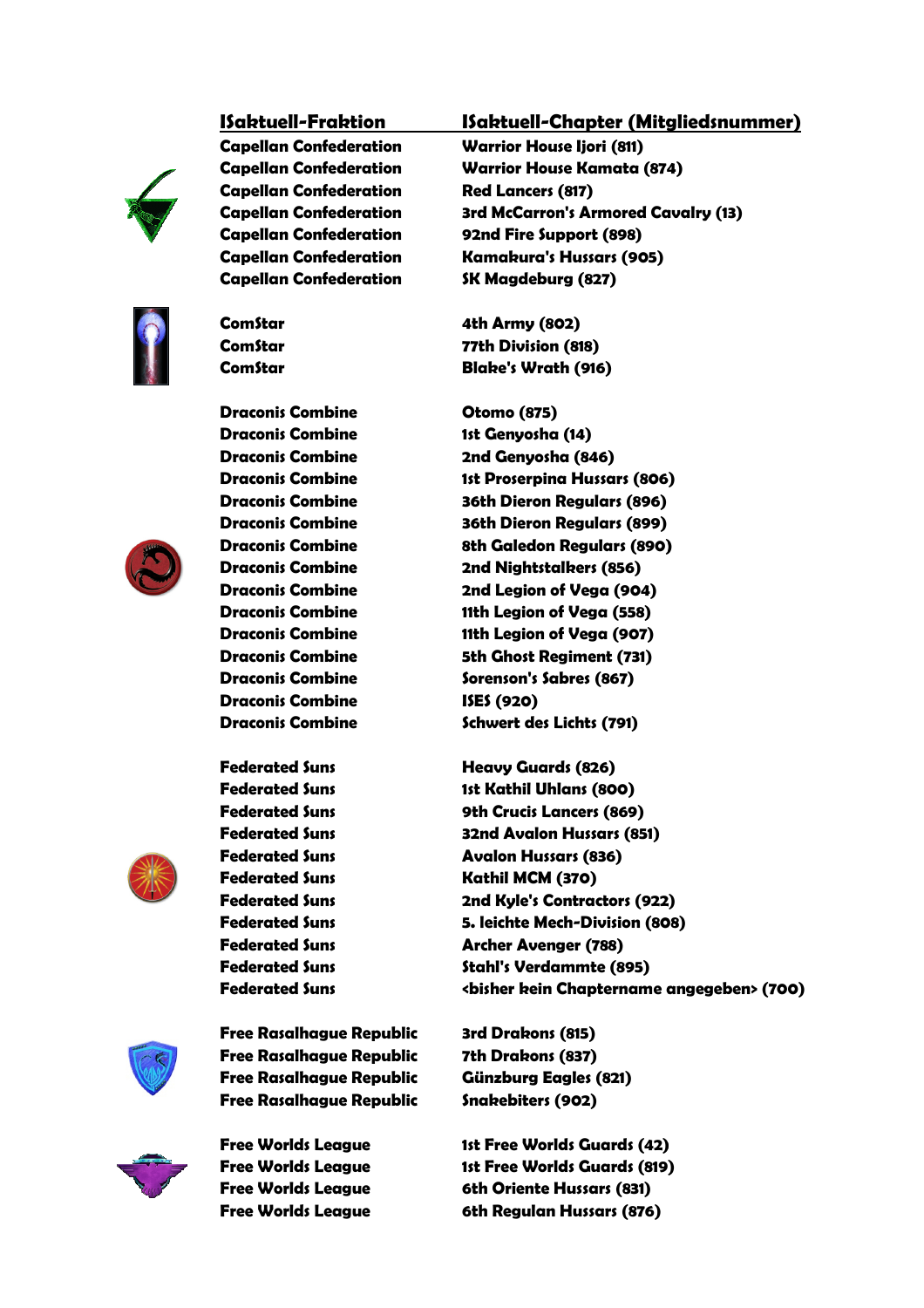

**Gray Death Legion**

 **Kell Hounds Kell Hounds Kell Hounds**

 **Lyran Alliance Lyran Alliance Lyran Alliance Lyran Alliance Lyran Alliance Lyran Alliance Lyran Alliance Lyran Alliance Lyran Alliance Lyran Alliance Lyran Alliance Lyran Alliance Lyran Alliance Lyran Alliance Lyran Alliance Lyran Alliance Lyran Alliance Lyran Alliance Lyran Alliance Lyran Alliance**





**Magistracy of Canopus**

 **Mercenary Mercenary Mercenary Mercenary Mercenary Mercenary Mercenary Mercenary Mercenary Mercenary**



**Northwind Highlanders Northwind Highlanders Northwind Highlanders**



 **Periphery Periphery Periphery** **Dash Ungebetene Gäste (906)**

**2nd Regiment, 1st Batallion (790) 2nd Recon Squad (835) Kell Hounds (887)** 

**3rd Lyran Guards (804) 3rd Lyran Guards (914) 3rd Lyran Guards (CO) (911) 3rd Lyran Guards (VO) (912) 5th Lyran Guards (828) 6th Lyran Guards (871) 10th Lyran Guards (893) 26th Lyran Guards (316) 32nd Lyran Guards (919) 44th Lyran Guards (881) 4th Donegal Guards (812) 12th Donegal Guards (915) 20th Arcturan Guards (882) Florida TTM (872) 8. Lyranisches Heer (786) Deadly Princess (897) Giants (782) Seven Deadly Saints (771) The Hacksters (839) Thor's Zwillinge (860)** 

**Startroopers (605)** 

**Eridani Light Horse (723) Team Banzai (789) Team Banzai, Alpha Knights (820) Gray Death Legion (868) 14th Solaris Home Guards (909) Dixi-Drop-Cowboys (842) Gravediggers (744) Northern Brigde (741) <bisher kein Chaptername angegeben> (834) <bisher kein Chaptername angegeben> (866)**

 **1st Kearny Highlanders (814) 2nd Kearny Highlanders (849) West Wood Warriors (833)** 

**Garde der Sternenwächter (886) Phortos Grenzgänger (913) <bisher kein Chaptername angegeben> (889)**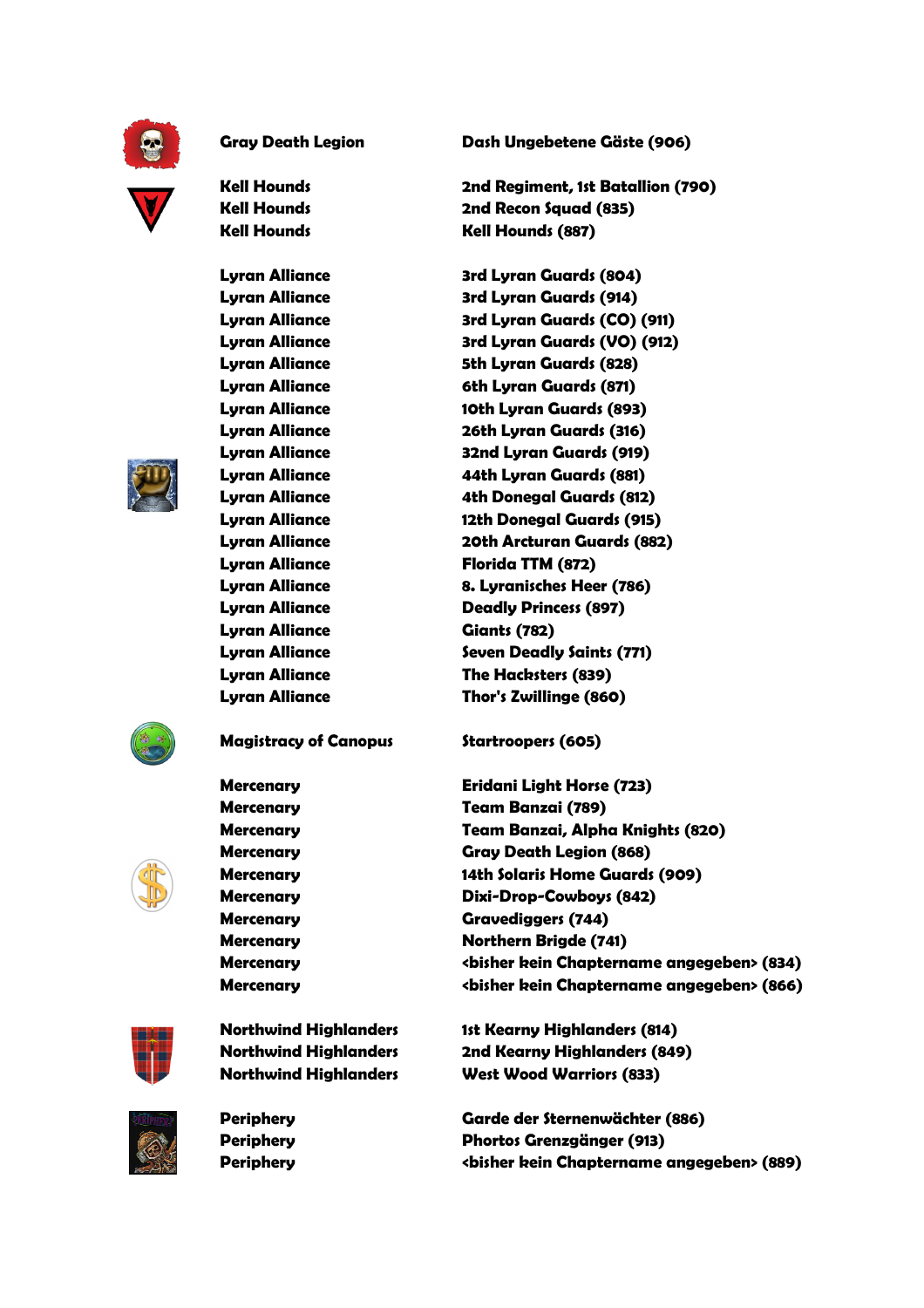

**Pirates & Bandits Pirates & Bandits Pirates & Bandits**



**St. Ives Compact**

**Taurian Concordat Taurian Concordat Taurian Concord**



**Wolf's Dragoons Wolf's Dragoons Wolf's Dragoons**



 **Word of Blake Word of Blake Word of Blake Word of Blake Word of Blake**

**Bande der Verdammten (841) Die Steuereintreiber (850) Roxxy's Bande (859)** 

Legion of Liberty (797)

**Concordat 1st Taurian Guards (921) 1st Brinton Defenders (908) Concordat SK Magdeburg (840)** 

**Gamma Regiment (813) Delta Regiment, Able Batallion (910) Zeta Battalion (822)** 

**55th Shadow Division (213) 78th Shadow Division (843) Dixi-Drop-Legion (844)**  2nd Dixi-Drop Legion (845) **<bisher kein Chaptername angegeben> (810)**



 **Clan-Fraktion Clan Blood Spirit**

**Clan Cloud Cobra Clan Cloud Cobra Clan Cloud Cobra**



 **Clan Coyote**

**Clan Diamond Shark**

 **Clan Fire Mandrill**

**Clan Ghost Bear**

**Clan Ghost Bear Clan Ghost Bear Clan Ghost Bear Clan Ghost Bear Clan Ghost Bear Clan Ghost Bear Clan Ghost Bear Clan Ghost Bear Clan Ghost Bear Clan Ghost Bear Clan Ghost Bear Clan Ghost Bear Clan Ghost Bear**

**Fraktion Clan-Chapter (Mitgliedsnummer) Chapter Spirit 851st Battle Cluster (851)** 

> **Cobra 489th Battle Cluster (819) 1st Quarani Guards Cluster (876) <bisher kein Chaptername angegeben> (700)**

**2nd Galaxy (835) Vulpes Majores (815)** 

**42nd Combined Strike (850)**

**Mandrill <derzeit keine Chapter>** 

**1st Bear Guard (898) 50th Striker Cluster (303) 139th Striker Cluster (846) Bear 139th Striker Cluster (867) Bear 139th Striker Cluster (914) 13th Battle Cluster (874) 14th Battle Cluster (828) 111th Battle Cluster (881) Bear 285th Assault Cluster (869) Bear 304th Assault Cluster (841) Bear 304th Assault Cluster (918) Bear 666th Assault Cluster (771) Bear 8th Bear Cuirassiers (873) 10th Provisional Garrison Cluster (14)**

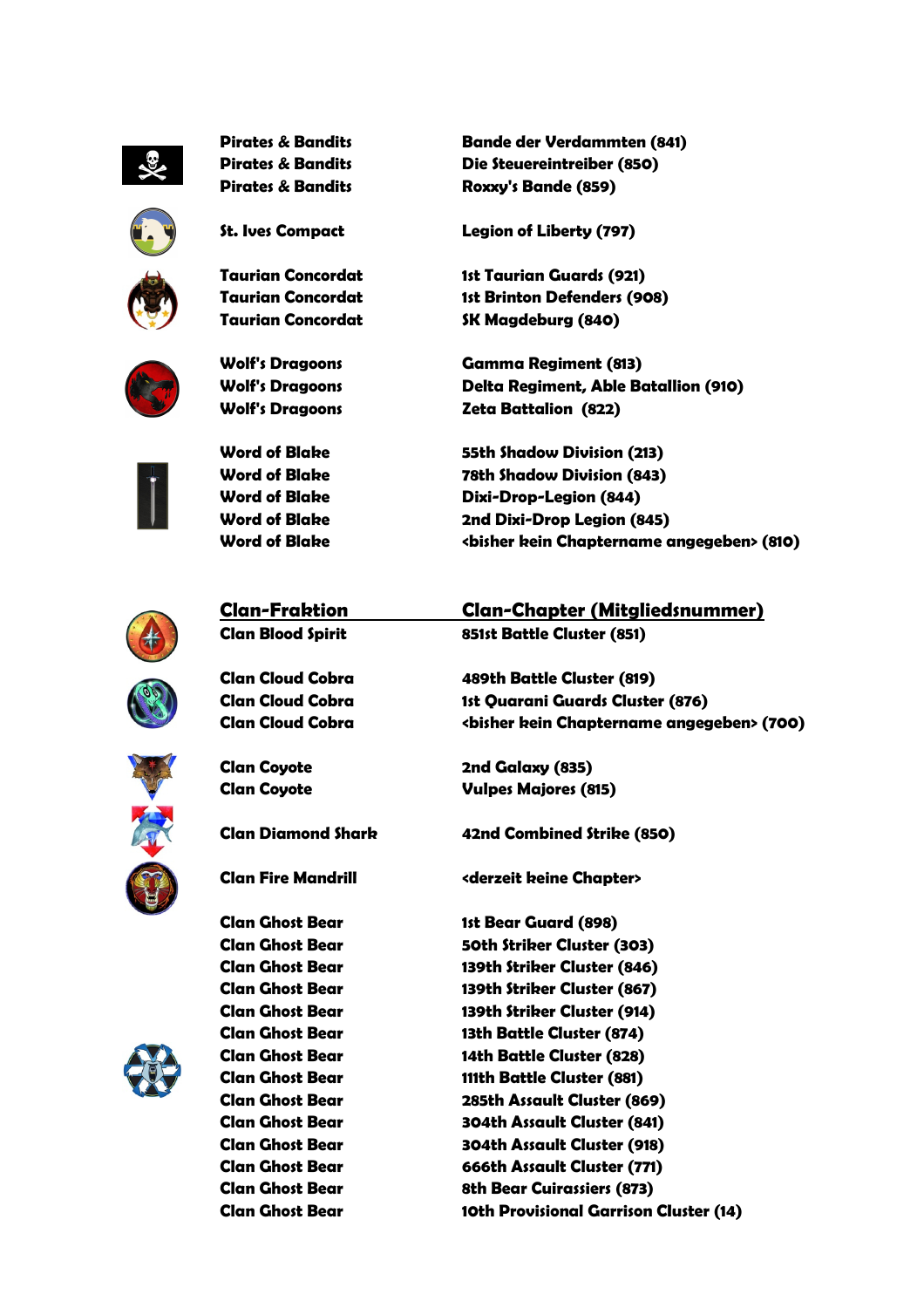

**Clan Ghost Bear Clan Ghost Bear Clan Ghost Bear Clan Ghost Bear Clan Ghost Bear Clan Ghost Bear**



**Clan Goliath Scorpion Clan Goliath Scorpion Clan Goliath Scorpion**



**Clan Hell's Horses Clan Hell's Horses Clan Hell's Horses Clan Hell's Horses**

**Clan Hell's Horses Clan Hell's Horses**



**Clan Ice Hellion**

**Clan Jade Falcon Clan Jade Falcon Clan Jade Falcon Clan Jade Falcon**



**Clan Jade Falcon Clan Jade Falcon Clan Jade Falcon Clan Jade Falcon Clan Jade Falcon Clan Jade Falcon Clan Jade Falcon Clan Jade Falcon Clan Jade Falcon**



 **Clan Nova Cat Clan Nova Cat Clan Nova Cat Clan Nova Cat Clan Nova Cat Clan Nova Cat Clan Nova Cat Clan Nova Cat Clan Nova Cat**

 **Clan Nova Cat Clan Nova Cat**



**Clan Smoke Jaguar Clan Smoke Jaguar Clan Smoke Jaguar**

 **7th Claw of the Ghosts (895) Bear Lardog 3 Cluster (899) SK Magdeburg (827) Bear Ursus Obitus (831) West Wood Warriors (833) <bisher kein Chaptername angegeben> (887)**

 **14th Scorpion Hussars (804) Scorpion 23rd Scorpion Curassiers (806) Lurking Scorpion (893)** 

Eta Galaxy (872) **Horses Kappa Galaxy (856) Horses Theta Galaxy (744) 12th Mechanized Cavalry Cluster (860) rses 27th BattleMech Cluster (723) 44th Mechanized Assault Cluster (814)**

# **Hellion <derzeit keine Chapter>**

**Falcon Falcon Guard (896) Falcon Falcon Guard (CO) (911) Falcon Falcon Guard (VO) (912) Falcon 124th Striker Cluster (891) Falcon 843rd Striker Cluster (843) 12th Falcon Regulars Cluster (786) 1st Falcon Dragoons Cluster (800) 7th Talon Cluster (853) 8th Talon Cluster (42) 9th Talon Cluster (871) Deadly Princess (897) Dorsais Keshik (605) <bisher kein Chaptername angegeben> (862)** pion Curassiers (86<br>
Scorpion (893)<br>
xy (872)<br>
alaxy (856)<br>
Ilaxy (744)<br>
hanized Cavalry C<br>
IleMech Cluster (7:<br>
hanized Assault C<br>
keine Chapter><br>
uard (896)<br>
uard (896)<br>
uard (00) (911)<br>
uard (00) (912)<br>
iker Cluster (84

**Alpha Galaxy (813) Alpha Galaxy (859) Tau Galaxy (802) 7th Nova Cat Guard (913) 13th Strike Cluster (741) 200th Aggressor Cluster (558) 449th Assault Cluster (732) 449th Assault Cluster (890) Dragonsfang Cluster (808) Ice-Dices (844) Shiva Keshik (908)** 

**Jaguar 3rd Jaguar Cavaliers (811) 864th Jaguar Grenadiers (864) Jaguar <bisher kein Chaptername angegeben> (868)**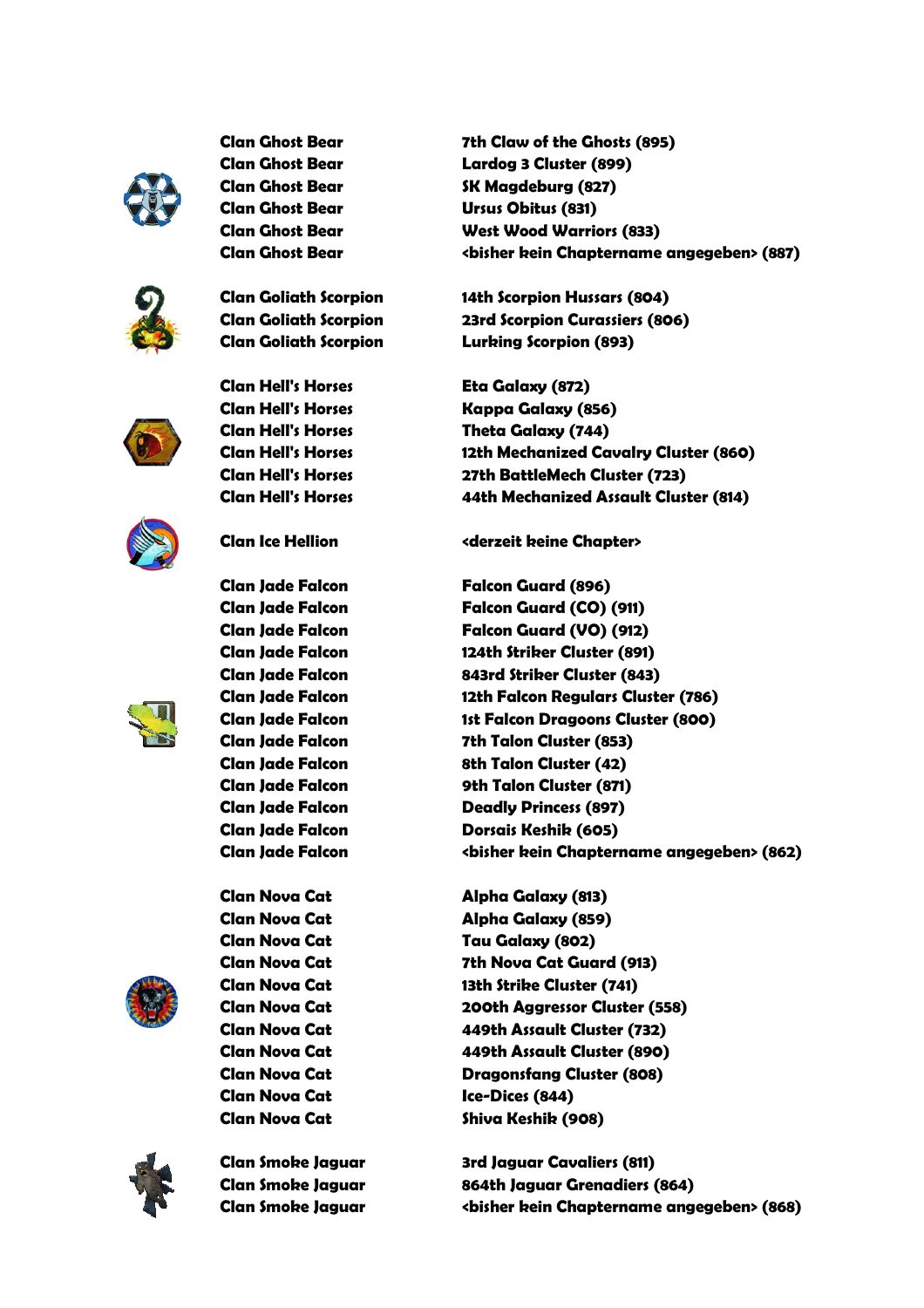

**Clan Snow Raven Clan Snow Raven Clan Snow Raven Clan Snow Raven Clan Snow Raven**





**Clan Star Adder**

**Clan Star Adder Clan Star Adder**

**Clan Steel Viper Clan Steel Viper**

 **Clan Wolf Clan Wolf Clan Wolf Clan Wolf Clan Wolf Clan Wolf Clan Wolf Clan Wolf Clan Wolf Clan Wolf Clan Wolf Clan Wolf Clan Wolf Clan Wolf**

 **Clan Wolf-in-Exile Clan Wolf-in-Exile Clan Wolf-in-Exile Clan Wolf-in-Exile Clan Wolf-in-Exile Clan Wolf-in-Exile Clan Wolf-in-Exile Clan Wolf-in-Exile Clan Wolf-in-Exile**



**Clan Wolverine Clan Wolverine**



**Wolf's Dragoons Wolf's Dragoons**

 **9th Raven Striker Cluster (316) 15th Raven Striker Cluster (87) 5th Raven Stoop Cluster (921) 5th Raven Wing Cluster (889) Dark Thunder (902)** 

**Broadaxe Pack (836) Stealth Adder (770) <bisher kein Chaptername angegeben> (810)**

**1st Viper Guard (788) The Hacksters (839)** 

**Alpha Galaxy (13) Beta Galaxy (906) Delta Galaxy Command (826) 4th Wolf Guard (817) 9th Wolf Guard (849) 11th Wolf Guard (213) 13th Wolf Guard (370) 4th Striker Cluster (875) 1st Battle Cluster (916) Nega Garrison Cluster (904) Giant Wolves (782) Night Wolves (809) Rotten Souls (845) Widowmaker (789)** 

**Exile Gamma Galaxy Command (798) Exile 13th Wolf Guard (812) Exile 279th Battle Cluster (818) Exile 341st Battle Cluster (820) Exile 117th Assault Cluster (790) B52nd Assault Cluster (821) Exile 1st Wolf Legion Cluster (905) Exile Clan Command Trinary (666) ommand Exile Wolfspider Keshik (822)** 

> **9th Battle Cluster (922) Wolverine's Last Division (837)**

**Delta Regiment (915)** Galaxy Warlords (886)

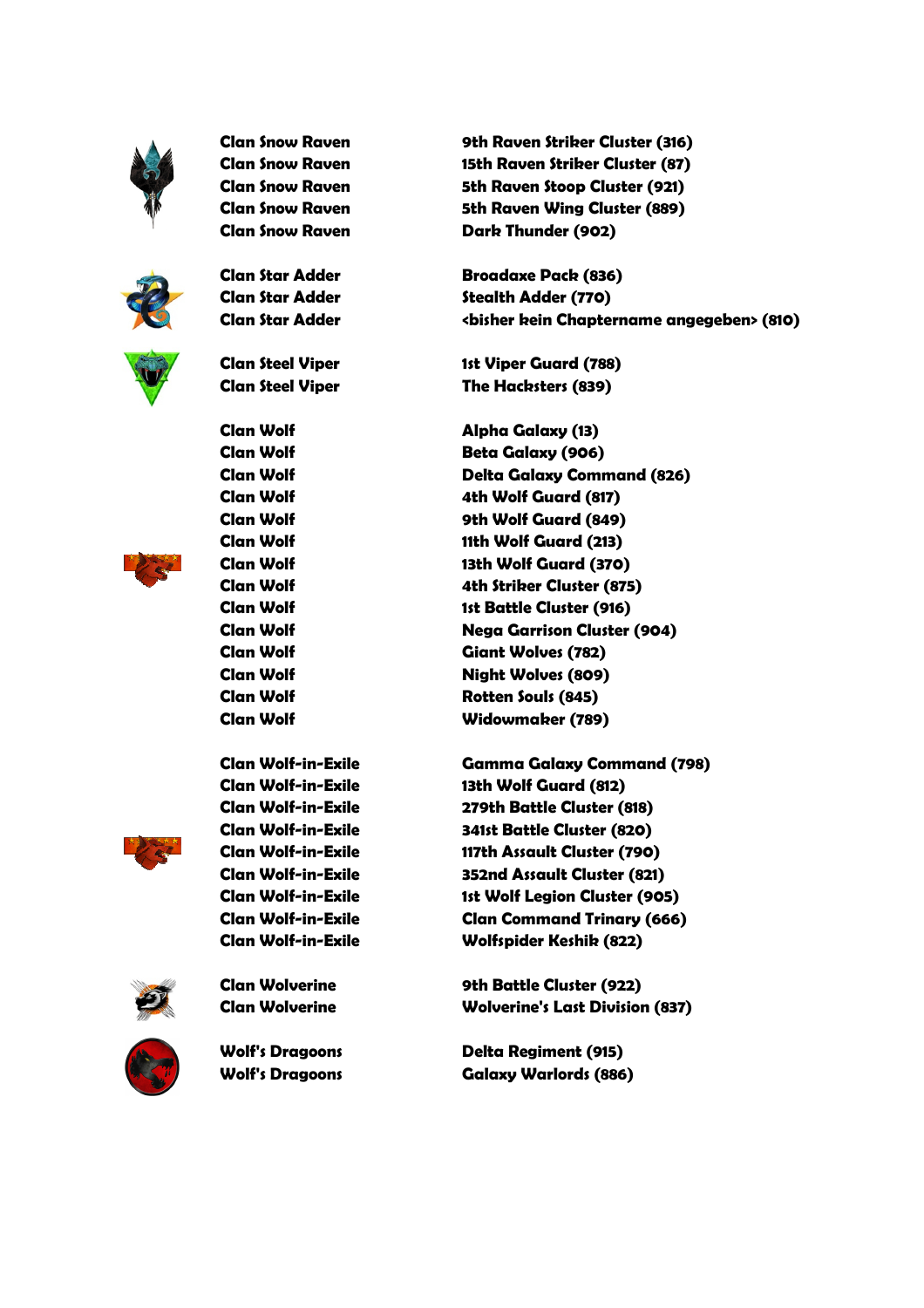

 **Jihad-Fraktion Calderon Protectorate Fraktion Jihad-Chapter (Mitgliedsnummer) Chapter** 

**Capellan Confederation Capellan Confederation Capellan Confederation Capellan Confederation Capellan Confederation**

**Clan Blood Spirit**

**Clan Cloud Cobra**

**Clan Fire Mandrill**

**Clan Hell's Horses Clan Hell's Horses**

**Clan Ice Hellion**

**Clan Jade Falcon**

 **Clan Nova Cat**

 **Clan Sea Fox**

**Clan Star Adder**

**Clan Steel Viper**

**Clan Stone Lion**

**Clan Wolf / Wolf Empire Clan Wolf / Wolf Empire**

**Clan Goliath Scorpion**

**Protectorate <derzeit keine Chapter> Warrior House Kamata (874) Warrior House Kamata (886) 4th Tau Ceti Rangers (804) Confederation 15th Dracon Regiment (732) h Holdfast Guard (731)** 

**Spirit <derzeit keine Chapter>** 

**Cobra <derzeit keine Chapter>** 

**<derzeit keine Chapter>** 

**Mandrill <derzeit keine Chapter>** 

**Scorpion <derzeit keine Chapter>** 

**Horses Theta Galaxy (744) <bisher kein Chaptername angegeben> (723)**

**Hellion <derzeit keine Chapter>** 

**Falcon <derzeit keine Chapter>** 

**2nd Nova Cat Guard (913)**

**<derzeit keine Chapter>** 

**Adder <derzeit keine Chapter>** 

**Viper <derzeit keine Chapter>** 

**Lion <derzeit keine Chapter>** 

**4th Striker Cluster (875) Rotten Souls (845)** 

**Exile 279th Battle Cluster (818)** 

**Wolverine's Last Division (837)**

**1st ComGuards (666) 4th Army (802)** 

**Ryuken-ni (819) 2nd Benjamin Regulars (893) 2nd Legion of Vega (558) Combine 2nd Legion of Vega (835)** 

















**Draconis Combine Draconis Combine**

 **Draconis Combine**



 **ComStar ComStar**

 **Clan Wolf-in-Exile Clan Wolverine**

**Draconis Combine**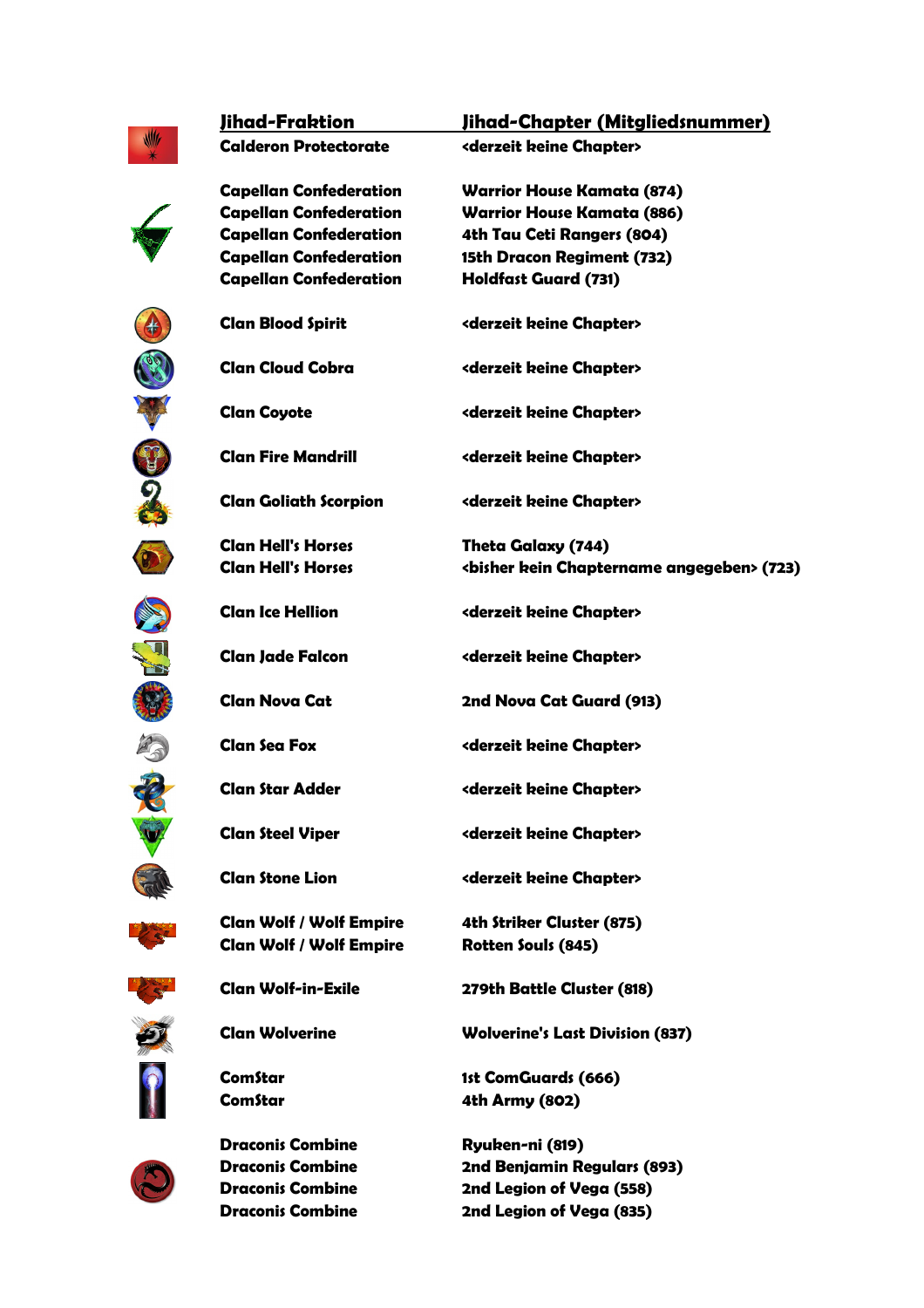

**Duchy of Andurien**

**Andurien <derzeit keine Chapter>** 

**Abbey <derzeit keine Chapter>** 

**1st Avalon Hussars (836) 9th Crucis Lancers (869)** 

**<derzeit keine Chapter>** 

**Duchy of Tamarind Abbey**

**Federated Suns Federated Suns**

 **Kell Hounds**

 **Mercenary Mercenary Mercenary Mercenary Mercenary**

 **Periphery**

**Oriente Protectorate**

**Pirates & Bandits Pirates & Bandits**

 **Rasalhague Dominion Rasalhague Dominion Rasalhague Dominion Rasalhague Dominion Rasalhague Dominion Rasalhague Dominion Rasalhague Dominion Rasalhague Dominion**



**Lyran Commonwealth Lyran Commonwealth Lyran Commonwealth Lyran Commonwealth Lyran Commonwealth Commonwealth Giants (782) Lyran Commonwealth** 1st Skye Jaegers (771) **3rd Lyran Guards (CO) (911) 3rd Lyran Guards (VO) (912) Deadly Princess (897) The Hacksters (839)** 



 **Magistracy of Canopus Marian Hegemony agistracy Canopus <derzeit keine Chapter> Hegemony <derzeit keine Chapter>** 

 **Marik-Stewart Commonwealth Stewart Commonwealth <derzeit keine Chapter>** 



**21st Centauri Lancers (842) Blue's Regulars (873) Kell Hounds, 1st Regiment, 2nd Bat. Bat. (790) Tooth of Ymir (872) Wolf's Dragoons, Zeta Battalion (826)**



**Protectorate <derzeit keine Chapter>** 

**<derzeit keine Chapter>** 

**Die Kannibalen (316) La Bandera Rojinegra (812)**

**50th Striker Cluster (303) Dominion 115th Striker Cluster (841) 14th Battle Cluster (828) 3rd Bear Regulars (899) Aurora Ursus Polaris (844)** Günzburg Eagles (821) **Ursus Obitus (831) <bisher kein Chaptername angegeben> (827)**



 **Raven Alliance**

**9th Raven Striker (14)** 

 **Regulan Fiefs**

**<derzeit keine Chapter>**